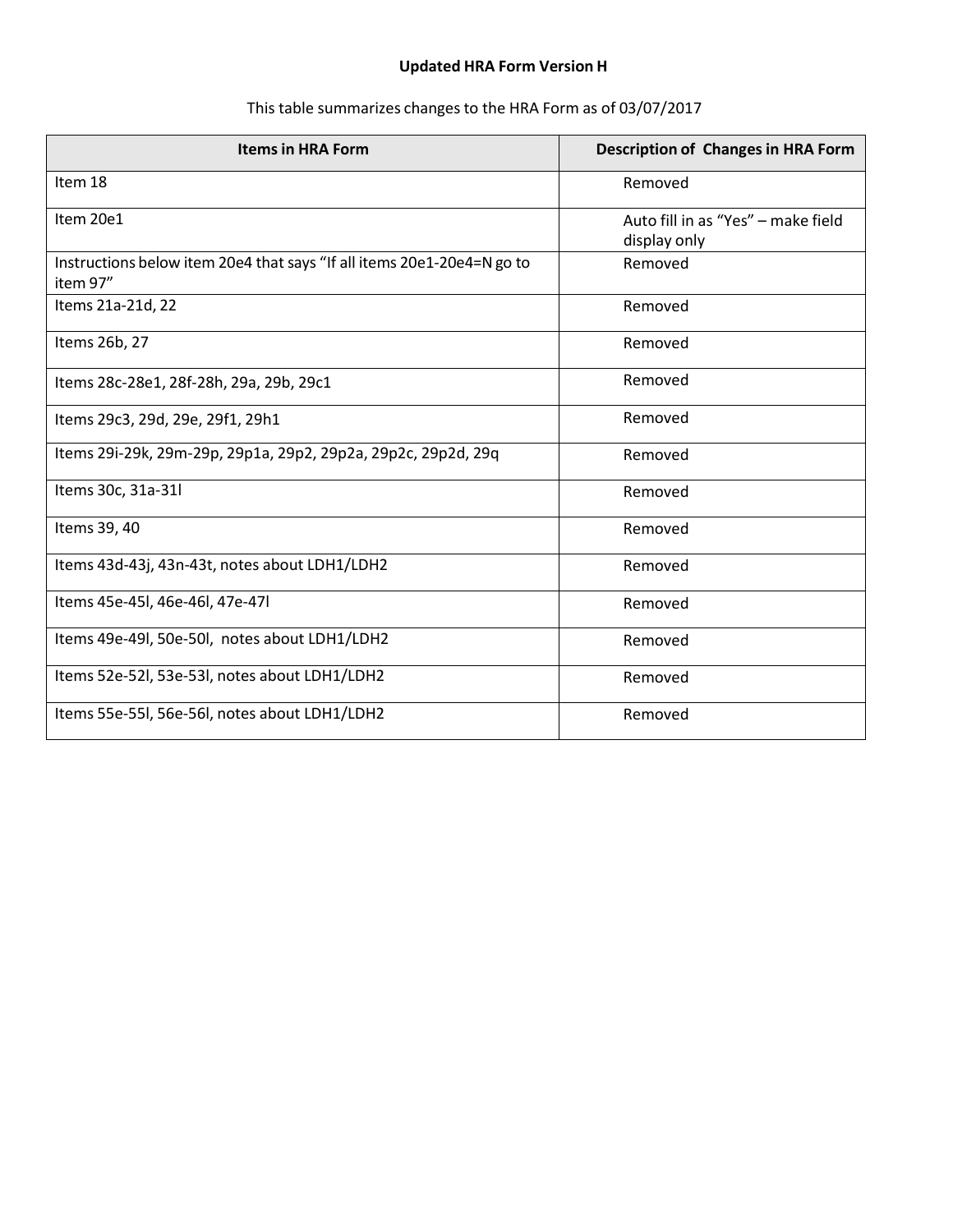| <b>MEDICAL CENTER</b><br><b>SAME ROOT FOR MIX</b>                          | <b>Hospital Abstraction Form</b>                                                                                                                                                                                                                                                                                                                                                                               |  |
|----------------------------------------------------------------------------|----------------------------------------------------------------------------------------------------------------------------------------------------------------------------------------------------------------------------------------------------------------------------------------------------------------------------------------------------------------------------------------------------------------|--|
| <b>JUNG, AND BLOOD INSTITUTE</b><br><b>ASILIANASIO HEYTIN DIVERSITINAL</b> | FORM CODE: HRA<br>VERSION: H 6/16/2017                                                                                                                                                                                                                                                                                                                                                                         |  |
| ID NUMBER<br><b>LAST NAME:</b>                                             | CONTACT YEAR<br><b>INITIALS:</b>                                                                                                                                                                                                                                                                                                                                                                               |  |
|                                                                            |                                                                                                                                                                                                                                                                                                                                                                                                                |  |
| <b>INSTRUCTIONS:</b>                                                       | The Hospital Record Abstraction Form is completed for all eligible Cohort hospitalizations as determined by the Cohort Eligibility Form.<br>Event ID, Name (or Soundex code) must be entered above. Refer to this form's Q by Q instructions for information on entering numerical<br>responses. For multiple choice and "yes/no" questions, record the letter corresponding to the most appropriate response. |  |

| 0.a. Hospital code number:                                                                                                      |
|---------------------------------------------------------------------------------------------------------------------------------|
| 0.b. Medical Record Number:                                                                                                     |
| 0.c. Date of discharge (for nonfatal case) or death:<br>Month<br>Day<br>Year                                                    |
| 17. What was the disposition of the patient on discharge?<br>Deceased<br>D<br>Go to item 20<br>Discharged alive<br>$\mathbf{A}$ |
| 18. *Item deleted*                                                                                                              |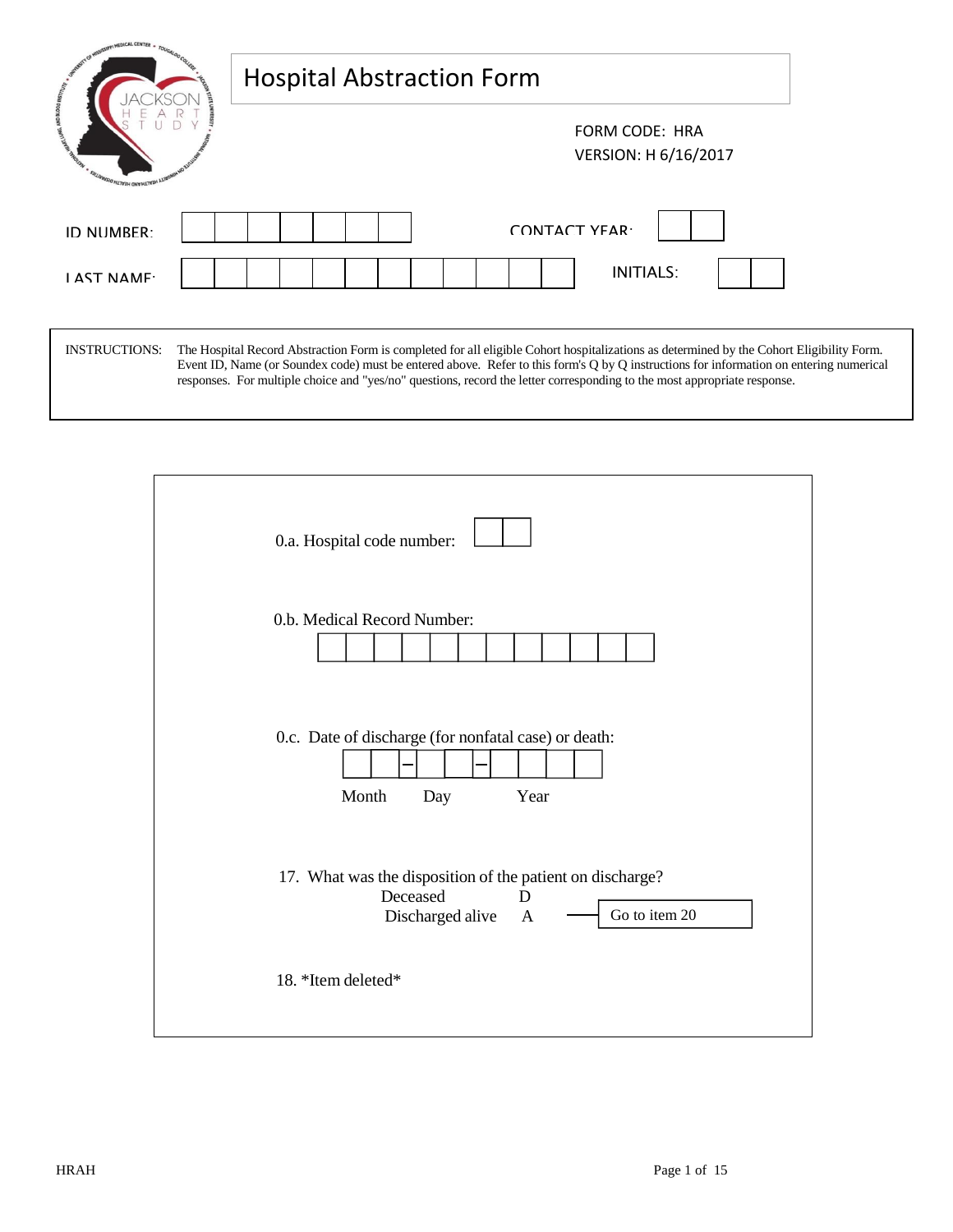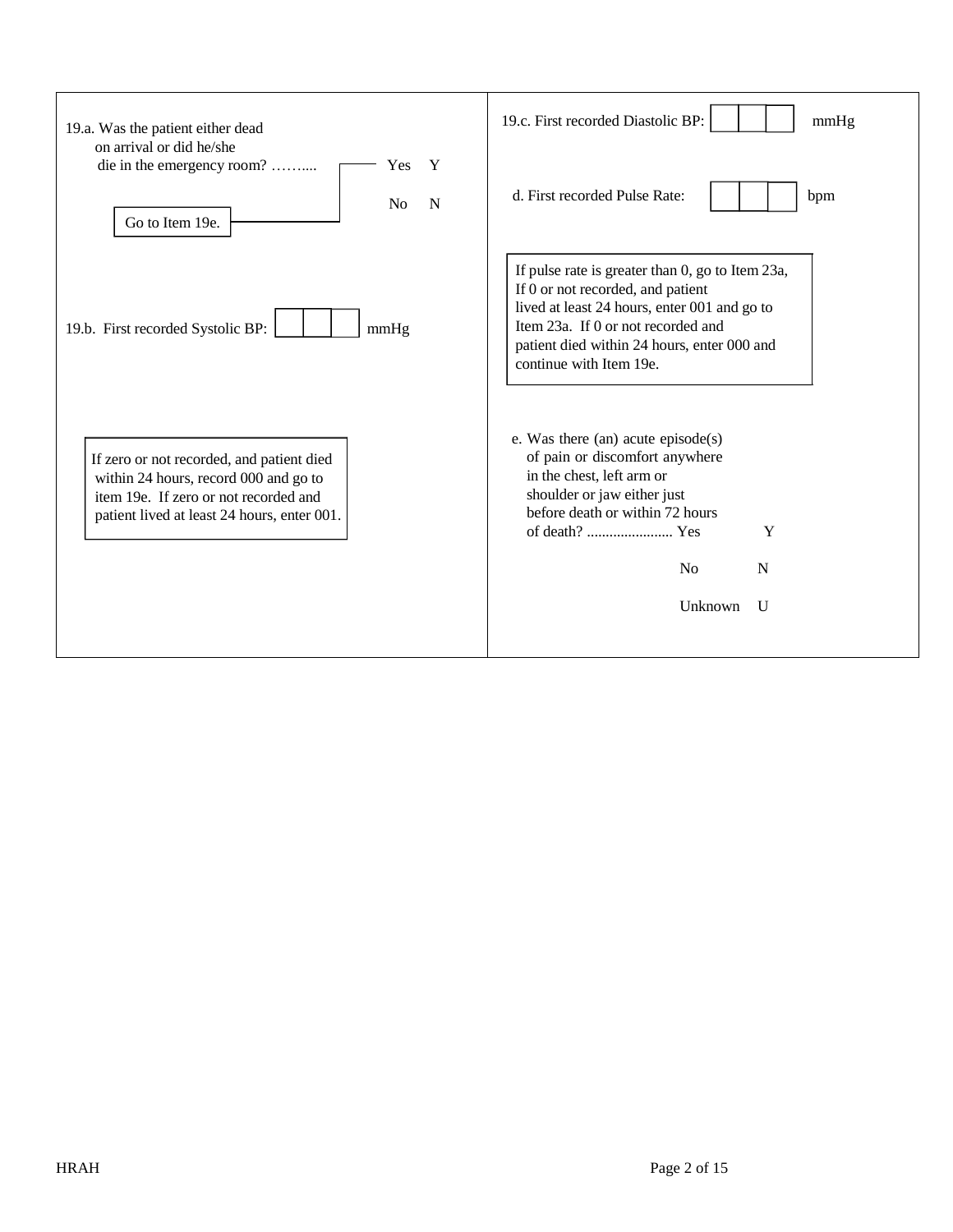| 19.f. Is there a history of myocardial                                             | 19.i. Is there any history of                                                                                              |
|------------------------------------------------------------------------------------|----------------------------------------------------------------------------------------------------------------------------|
| infarction prior to onset of                                                       | any other chronic ischemic                                                                                                 |
| Y                                                                                  | heart disease?  Yes<br>Y                                                                                                   |
| N <sub>0</sub><br>N<br>Go to Item 19h.                                             | No<br>N                                                                                                                    |
| Unknown<br>$\mathbf{U}$                                                            | Unknown<br>$\mathbf{U}$                                                                                                    |
| g. Did a myocardial infarction<br>occur within four weeks of                       | Skip to Item 97, and treat as<br>as an out-of-hospital death.                                                              |
| $\mathbf Y$                                                                        |                                                                                                                            |
|                                                                                    | 20. Answer the following:                                                                                                  |
| N <sub>o</sub><br>$\mathbf N$                                                      |                                                                                                                            |
|                                                                                    | a. Do the Discharge Diagnoses include any of these codes?                                                                  |
| Unknown U                                                                          | 410, 411, I20.x, I21.x, I22.x, or I24.x codes.                                                                             |
|                                                                                    |                                                                                                                            |
| h. Is there any history of angina pectoris or<br>coronary insufficiency?  Yes<br>Y | Go to Item 23a<br>Yes<br>No<br>N                                                                                           |
| N <sub>o</sub><br>$\mathbf N$                                                      | b. *Item deleted*                                                                                                          |
| Unknown<br>$\mathbf U$                                                             | c. *Item deleted*                                                                                                          |
|                                                                                    | d. Is there mention of acute<br>MI in the discharge summary? $\rightarrow$ Yes<br>$\mathbf Y$<br>Go to Item 23a<br>N<br>No |
|                                                                                    |                                                                                                                            |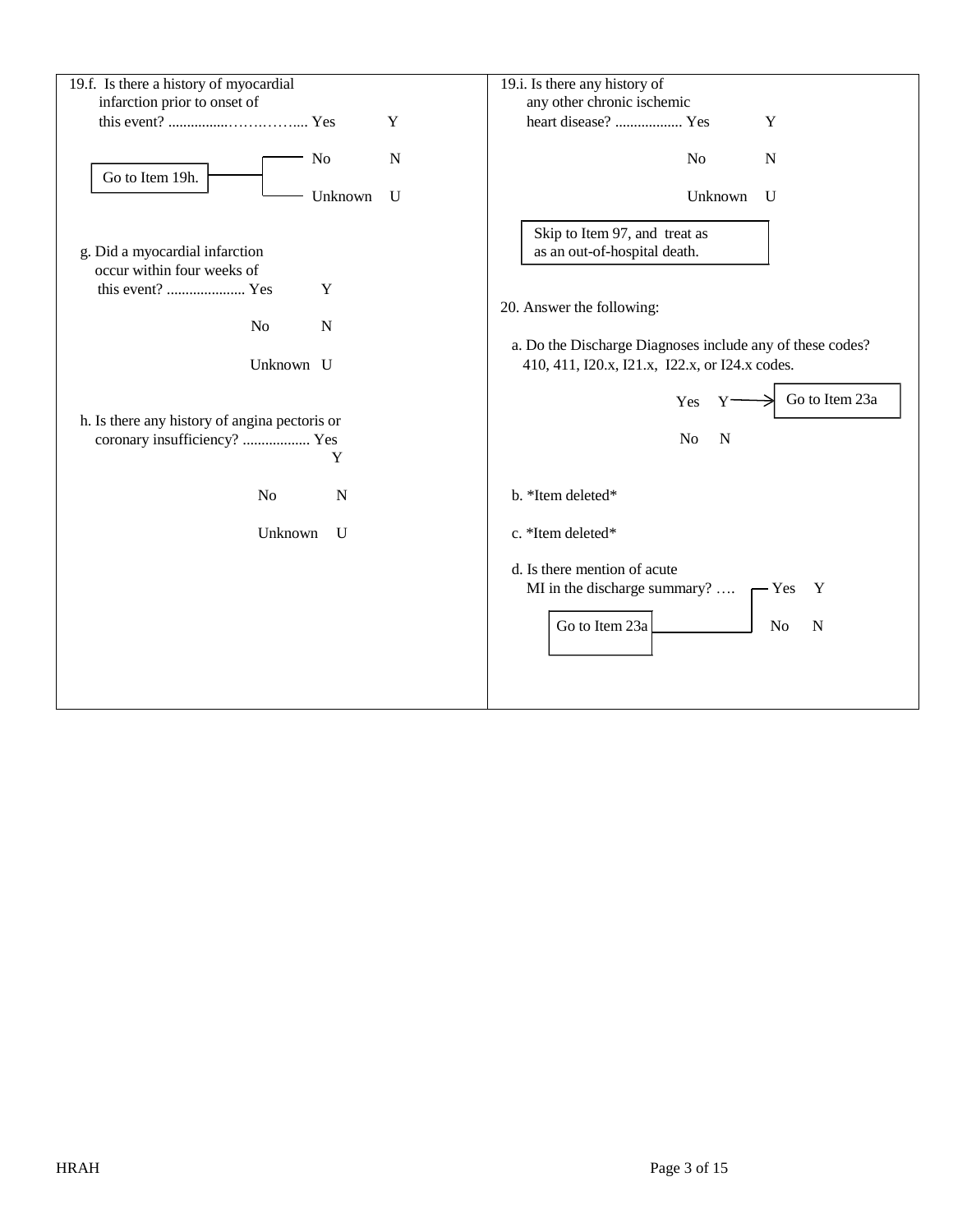| 20.e. The following apply to this chart:<br>(DMS will auto fill with $a''Y''$ )<br>1. Is this person a                                                                                                                                                                                                                                                      | 23.a. Did acute cardiac symptoms begin<br>prior to arrival at this hospital? |
|-------------------------------------------------------------------------------------------------------------------------------------------------------------------------------------------------------------------------------------------------------------------------------------------------------------------------------------------------------------|------------------------------------------------------------------------------|
| 2. Is there more than one ECG? $\ldots$ Yes<br>Go to Item $23a$ .<br>No<br>$\mathbf N$<br>3. Is any Cardiac Enzyme<br>above the normal limit?<br><b>Yes</b><br>$\mathbf{Y}$<br>Go to Item $23a.$<br>$\mathbf N$<br><b>No</b><br>4. Was there a transfer<br>N <sub>0</sub><br>$\mathbf N$<br>If $20e2-20e4=N$ go to item 56ac<br>21.a.-21.d. *Items deleted* | -No acute cardiac symptoms  A<br>Go to Item 24a.                             |
| 22. *Item deleted*                                                                                                                                                                                                                                                                                                                                          |                                                                              |

| 23.b. Estimated time from onset of acute cardiac<br>symptoms to arrival at this hospital. | 24.a. What was the primary diagnosis or<br>reason for admission to this hospital? |
|-------------------------------------------------------------------------------------------|-----------------------------------------------------------------------------------|
| $\geq$ 1 hour and <2 hours  B                                                             | Elective cardiac                                                                  |
| $\geq$ 2 hours and <4 hours  C                                                            | Elective coronary<br>bypass surgery $\dots\dots\dots\dots\dots$ B                 |
| $\geq$ 4 hours and <6 hours  D                                                            | Other non-acute                                                                   |
| $\geq 6$ hours and <12 hours  E                                                           |                                                                                   |
| $>12$ hours and $<$ 24 hours  F                                                           |                                                                                   |
| $\geq$ 1 day and <3 days  G                                                               | Diabetes mellitus  E                                                              |
|                                                                                           |                                                                                   |
|                                                                                           | Chronic obstructive                                                               |
| Go to Item 24b.                                                                           | Peripheral vascular disease  H                                                    |
|                                                                                           |                                                                                   |
|                                                                                           |                                                                                   |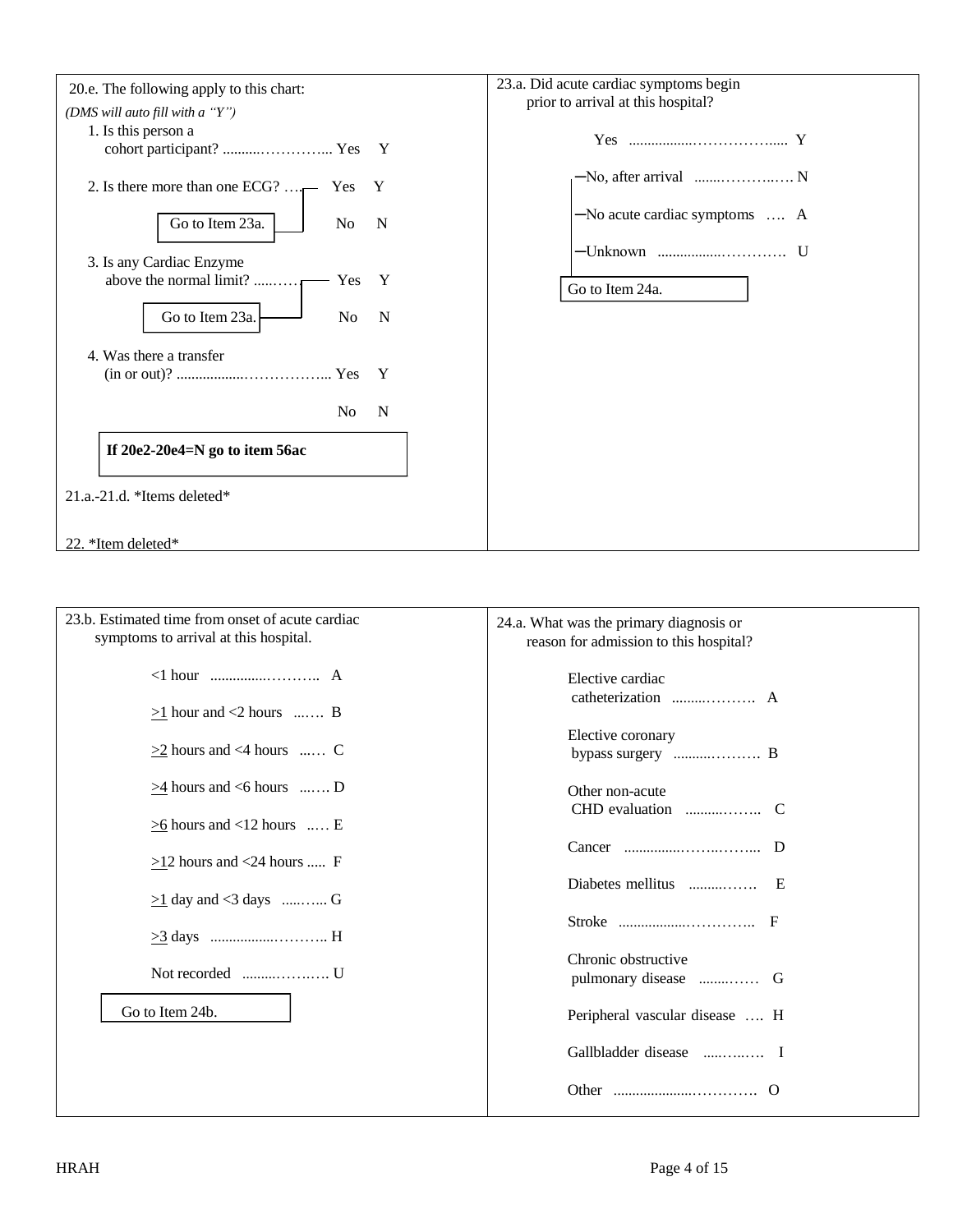

e. If Yes, specify:

f. Did the patient die? ......…………...... Yes Y No N Go to Item 26.a.

27. \*Item deleted\*

26.b. \*Item deleted\*

attempted in the first 24 hours

after onset of this event? ............. Yes Y

No N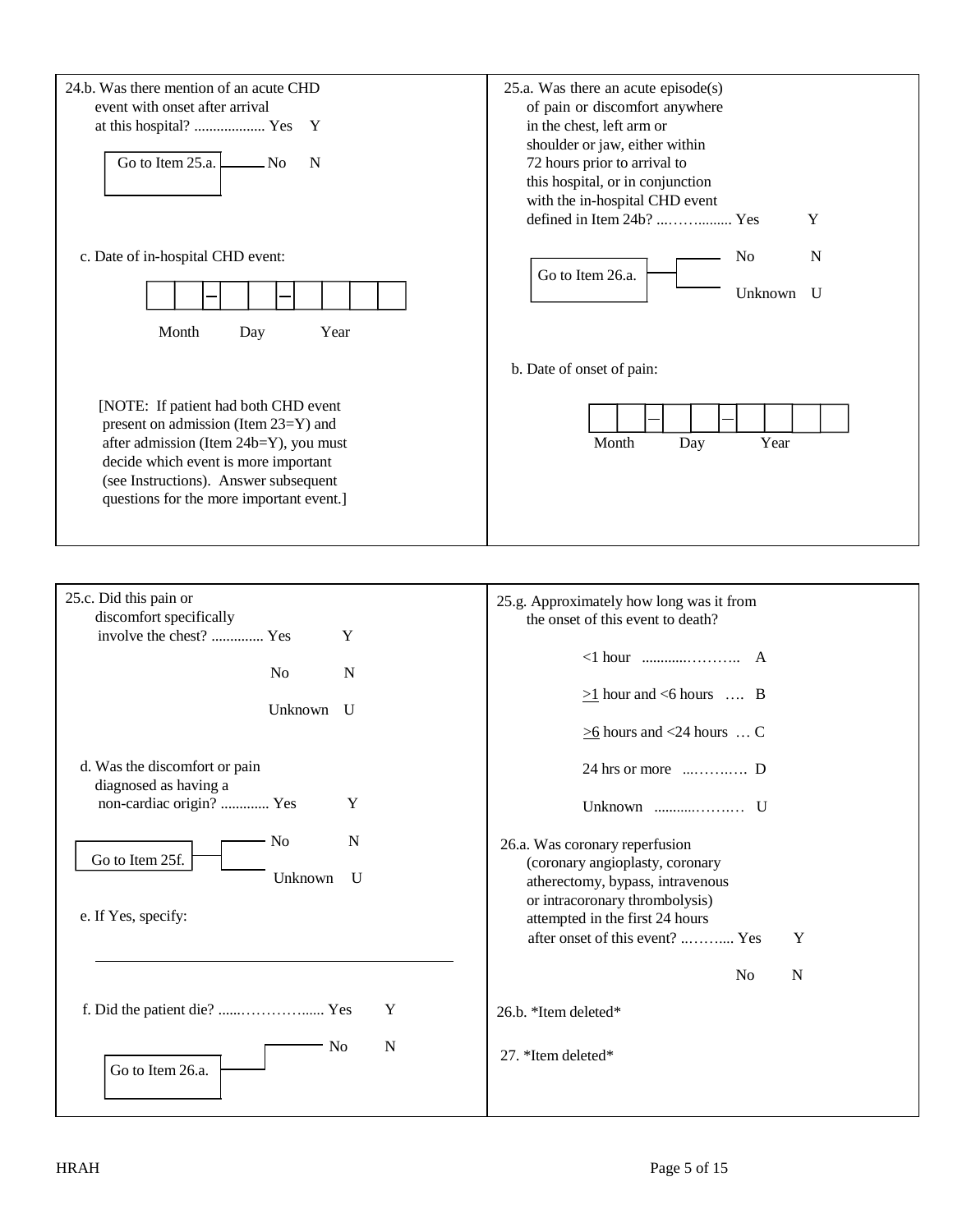|                                                                                        |              | 29. Were the following special                                         |                |             |             |
|----------------------------------------------------------------------------------------|--------------|------------------------------------------------------------------------|----------------|-------------|-------------|
| 28. Were any of the following mentioned as<br>being present during this hospital stay? |              | procedures or operations                                               |                |             |             |
|                                                                                        |              | performed during this                                                  |                |             |             |
| a. Shock or cardiogenic shock                                                          |              | hospital stay?                                                         |                |             |             |
|                                                                                        | Y            |                                                                        |                |             |             |
|                                                                                        |              | c. Coronary angioplasty Yes                                            |                | Y           |             |
| Go to Item 28b.<br>— No                                                                | $\mathbf N$  |                                                                        |                |             |             |
|                                                                                        |              |                                                                        | $\rm No$       | $\mathbf N$ |             |
| 1. Did shock occur within                                                              |              |                                                                        |                |             |             |
| the first 24 hours after                                                               |              | c.2. Coronary atherectomyYes                                           |                | $\mathbf Y$ |             |
| onset of this event?  Yes                                                              | Y            |                                                                        |                |             |             |
|                                                                                        |              |                                                                        | N <sub>o</sub> | $\mathbf N$ |             |
| $\rm No$                                                                               | $\mathbf N$  |                                                                        |                |             |             |
|                                                                                        |              | f. Coronary bypass surgery Yes                                         |                | Y           |             |
| Unknown                                                                                | $\mathbf{U}$ |                                                                        |                |             |             |
|                                                                                        |              |                                                                        | N <sub>0</sub> | N           |             |
| b. Congestive heart failure                                                            |              |                                                                        |                |             |             |
| or pulmonary edema  Yes                                                                | Y            |                                                                        |                |             |             |
|                                                                                        |              | g. Intracoronary streptokinase,                                        |                |             |             |
| Go to Item 29c.<br>N <sub>o</sub>                                                      | ${\bf N}$    | urokinase, anistreplase,                                               |                |             |             |
|                                                                                        |              | APSAC, or TPA reperfusion Yes                                          |                |             | $\mathbf Y$ |
|                                                                                        |              |                                                                        |                |             |             |
| 1. Did CHF or pulmonary edema                                                          |              |                                                                        | N <sub>0</sub> |             | N           |
| occur within the first                                                                 |              |                                                                        |                |             |             |
| 24 hours after onset of                                                                |              | h. Intravenous streptokinase,                                          |                |             |             |
|                                                                                        | $\mathbf Y$  | urokinase, anistreplase                                                |                |             |             |
|                                                                                        |              | APSAC, or TPA reperfusion Yes                                          |                |             | $\mathbf Y$ |
| N <sub>o</sub>                                                                         | ${\bf N}$    |                                                                        |                |             |             |
|                                                                                        |              |                                                                        | No             |             | $\mathbf N$ |
| Unknown                                                                                | U            |                                                                        |                |             |             |
|                                                                                        |              |                                                                        |                |             |             |
| * Items 28.c., 28.d., 28.e., 28.e.1., 28.f.-28.h. deleted*                             |              | p.1. Coronary stentYes                                                 | Y              |             |             |
|                                                                                        |              |                                                                        |                |             |             |
|                                                                                        |              | No                                                                     | ${\bf N}$      |             |             |
|                                                                                        |              |                                                                        |                |             |             |
|                                                                                        |              | *Items 29.a., 29.b., 29.c.1., 29.c.3., 29.d., 29.e., 29.f.1., 29.h.1., |                |             |             |
|                                                                                        |              | 29.i.-29.p, 29.p.1.a, 29.p.2., 29.p.2.a, 29.p.2.c., 29.p.2.d, 29.q.1., |                |             |             |
|                                                                                        |              | 29.q.2. deleted*                                                       |                |             |             |
|                                                                                        |              |                                                                        |                |             |             |
|                                                                                        |              |                                                                        |                |             |             |
|                                                                                        |              |                                                                        |                |             |             |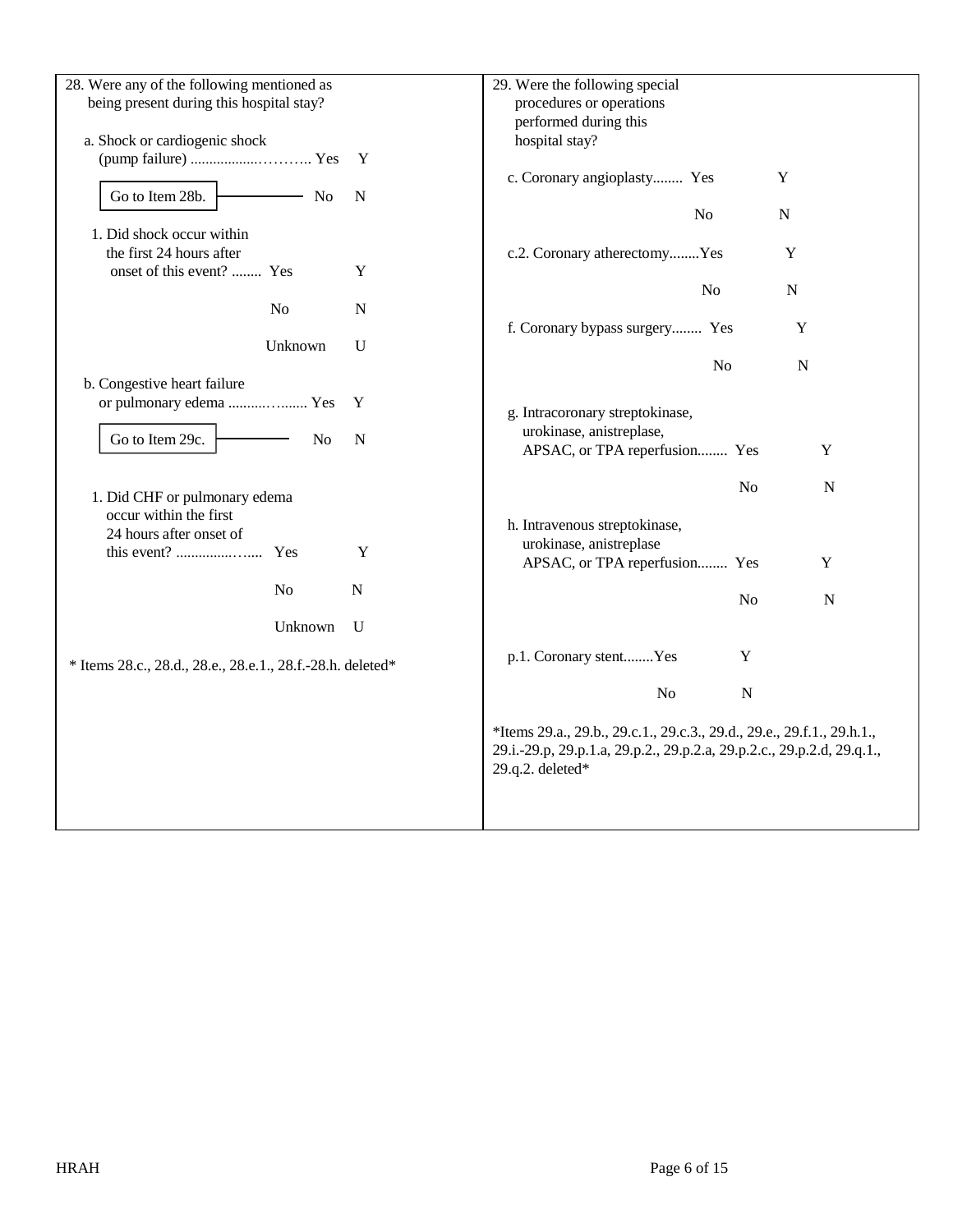

| 35. Is there a history of valvular                                            | 38.a. Is there a history of hypertension                                                      |
|-------------------------------------------------------------------------------|-----------------------------------------------------------------------------------------------|
| disease or cardiomyopathy?  Yes Y                                             | (high blood pressure) prior                                                                   |
| $\mathbf N$<br>No.                                                            | Y                                                                                             |
|                                                                               | N<br>No                                                                                       |
| 36. Is there a history of coronary                                            | Unknown<br>$\mathbf{U}$                                                                       |
| bypass surgery prior to this event?  Yes Y                                    |                                                                                               |
| N<br>No.                                                                      | b. Does this patient have diabetes<br>(high blood sugar), either<br>history or diagnosed this |
| 37. Is there a history of coronary<br>angioplasty prior to this event?  Yes Y | Y                                                                                             |
|                                                                               | N<br>No.                                                                                      |
| $\mathbf N$<br>No.                                                            |                                                                                               |
|                                                                               | Unknown<br>$\mathbf{U}$                                                                       |
|                                                                               | 39. *Item deleted*                                                                            |
|                                                                               | 40. *Item deleted*                                                                            |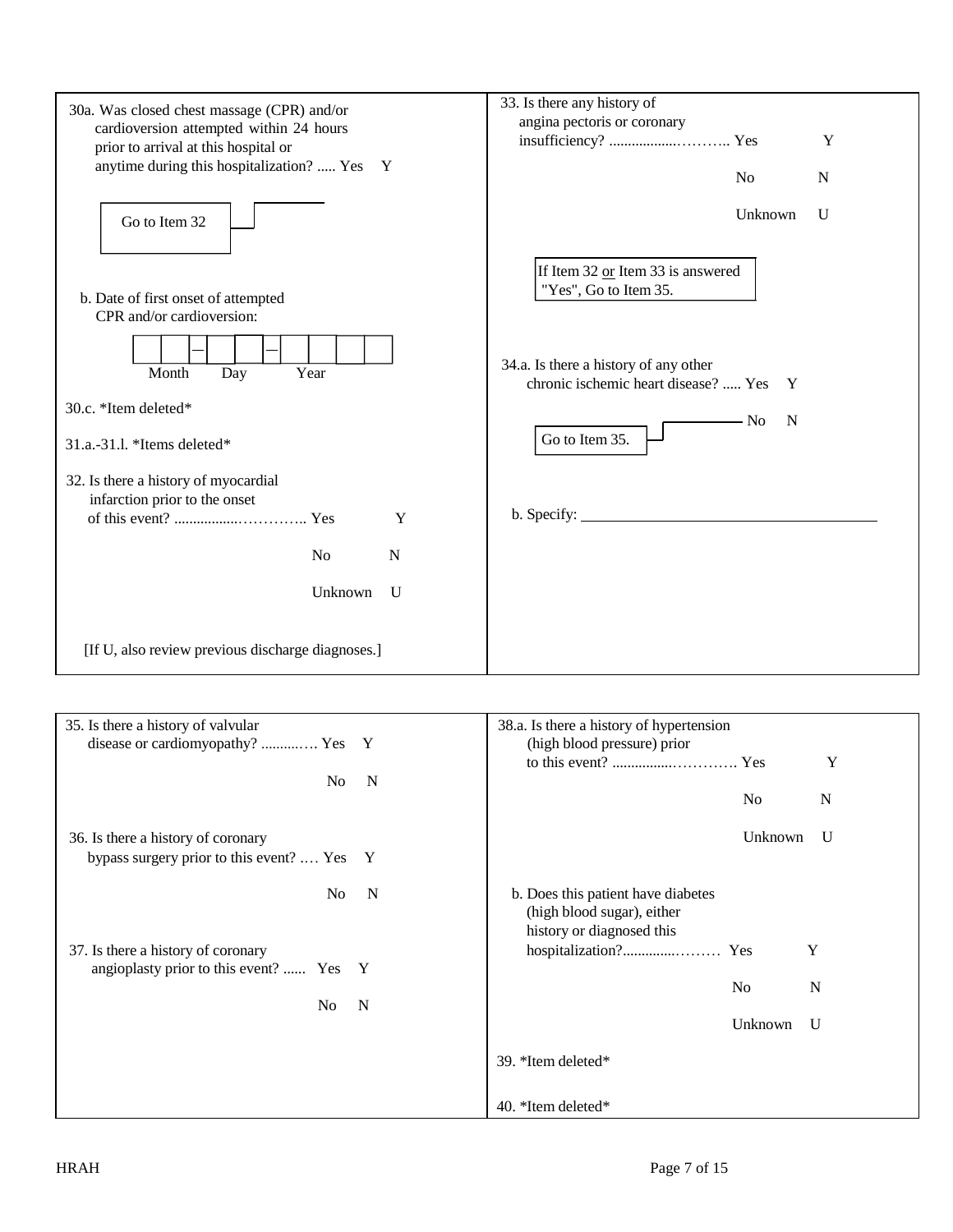|                                                                | 42.c. Enter the item number from the biomarkers |
|----------------------------------------------------------------|-------------------------------------------------|
| 41. Were any cardiac enzymes                                   |                                                 |
| reported within days 1-4                                       | section of this form corresponding              |
| after arrival at the hospital                                  | to the first biomarker measurement              |
| or after in-hospital CHD event?  Yes Y                         | performed after the trauma, cardiac             |
|                                                                | procedure or rhabdomyolysis:                    |
| - No<br>N                                                      |                                                 |
| Go to Item 43cc.                                               |                                                 |
|                                                                |                                                 |
|                                                                | d. Is there any evidence of                     |
|                                                                | hemolytic disease during                        |
| 42.a. Is there mention of the                                  | $\mathbf{Y}$                                    |
| patient having either trauma,                                  |                                                 |
| a surgical procedure, or                                       | N <sub>0</sub><br>$\mathbf N$                   |
| rhabdomyolysis, within one week                                |                                                 |
|                                                                |                                                 |
| prior to measurement of enzymes?  Yes<br>$\mathbf{Y}$          |                                                 |
|                                                                |                                                 |
| N<br>- No                                                      |                                                 |
| Go to Item 42d.                                                |                                                 |
|                                                                |                                                 |
| b. Indicate type of procedure or trauma: Yes<br>N <sub>0</sub> |                                                 |
|                                                                |                                                 |
| N                                                              |                                                 |
| $\mathbf N$                                                    |                                                 |
| N                                                              |                                                 |
|                                                                |                                                 |
|                                                                |                                                 |
| 4. Specify:                                                    |                                                 |
| ${\bf N}$                                                      |                                                 |
| 6. Intramuscular injection Y<br>N                              |                                                 |
| N                                                              |                                                 |
|                                                                |                                                 |
|                                                                |                                                 |
| 8. Specify:                                                    |                                                 |
|                                                                |                                                 |
| 9. Non-cardiac trauma Y<br>N                                   |                                                 |
|                                                                |                                                 |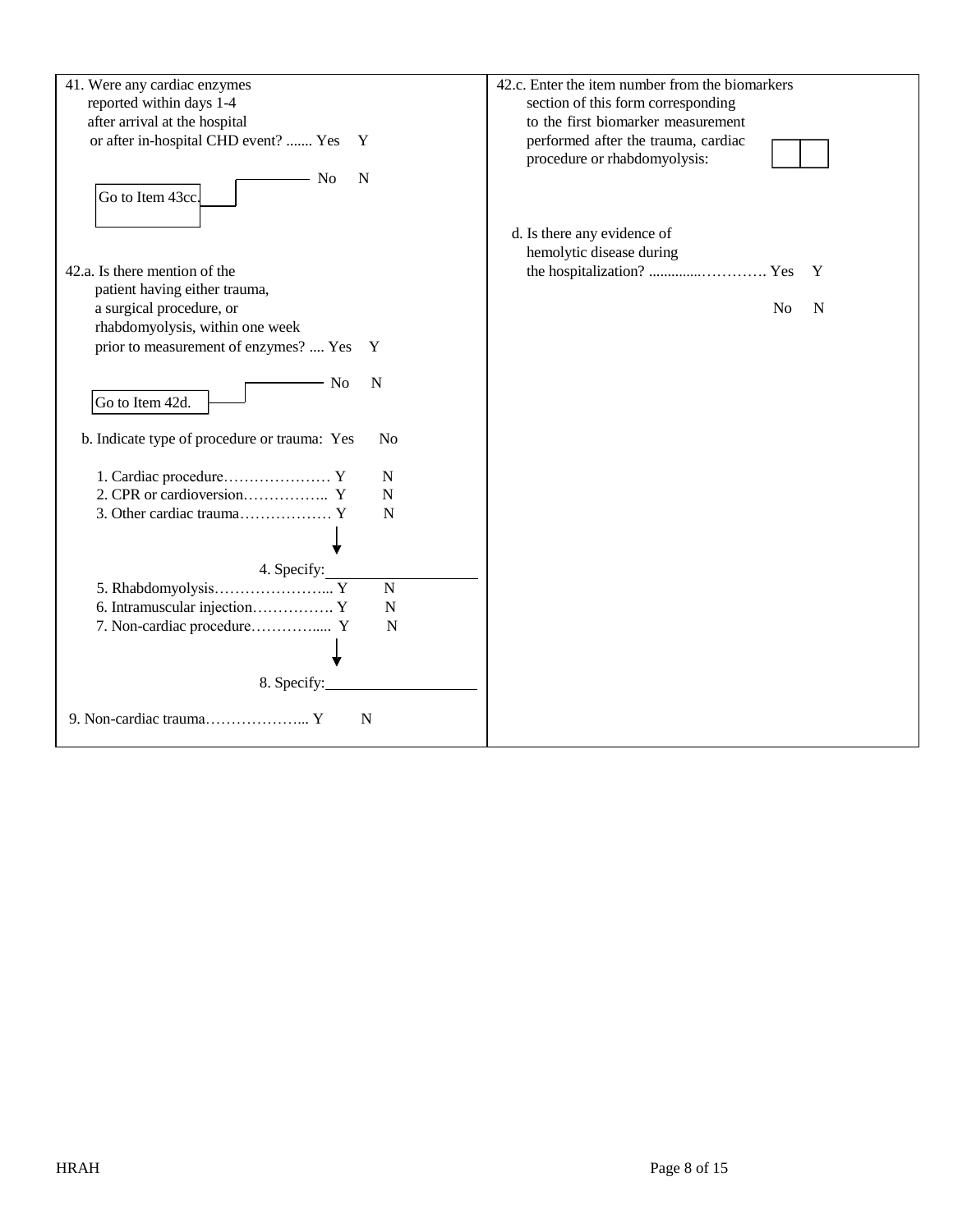| <b>B. BIOMARKERS</b><br>43. LABORATORYSTANDARDS                                                                                                                   |                                                                                                                                                                                                      |                    |                                                                           |
|-------------------------------------------------------------------------------------------------------------------------------------------------------------------|------------------------------------------------------------------------------------------------------------------------------------------------------------------------------------------------------|--------------------|---------------------------------------------------------------------------|
| RangeSet1                                                                                                                                                         | <b>Upper Limit</b><br>ofNormal                                                                                                                                                                       | Special**<br>Units |                                                                           |
| Total CK (CPK)                                                                                                                                                    | a.                                                                                                                                                                                                   |                    |                                                                           |
| CK-MB (hrt frac)                                                                                                                                                  | b.                                                                                                                                                                                                   | $\mathbf{C}.$      |                                                                           |
| 43.d.-43.j. *Items deleted*                                                                                                                                       |                                                                                                                                                                                                      |                    |                                                                           |
| Troponin I                                                                                                                                                        | u.                                                                                                                                                                                                   | V.                 |                                                                           |
| Troponin T                                                                                                                                                        | w.                                                                                                                                                                                                   | X.                 |                                                                           |
| BNP (brain natriuretic peptide): cc.                                                                                                                              |                                                                                                                                                                                                      | pg/ml              | If Q41=N, then answer only Q43cc,<br>Q43dd and Q43ee. Then skip to Q56aa. |
| Serum Creatinine:                                                                                                                                                 | dd.                                                                                                                                                                                                  | mg/dl              |                                                                           |
| Pro-BNP:                                                                                                                                                          | ee.                                                                                                                                                                                                  | pg/ml              |                                                                           |
| RangeSet2                                                                                                                                                         | <b>Upper Limit</b><br>ofNormal                                                                                                                                                                       |                    | Special**<br>Units                                                        |
| Total CK (CPK)                                                                                                                                                    | k.                                                                                                                                                                                                   |                    |                                                                           |
| CK-MB (hrt frac)                                                                                                                                                  | $\mathbf{l}$ .                                                                                                                                                                                       | m.                 |                                                                           |
| 43.n.-43.t. *Items deleted*                                                                                                                                       |                                                                                                                                                                                                      |                    |                                                                           |
| Troponin I                                                                                                                                                        | y.                                                                                                                                                                                                   | Z.                 |                                                                           |
| Troponin T                                                                                                                                                        | aa.                                                                                                                                                                                                  | bb.                |                                                                           |
| **Special Units:<br>CK-MB, Troponin I, Troponin T<br>or (Normal/High Normal/Abnormal)<br>$\mathbf{CK}\text{-}\mathbf{MB}$<br>$3 =$ Expressed as % of total enzyme | 1 = (Negative/Positive) or (Absent/Present) or (Normal/Abnormal)<br>2 = (Negative/Weak Positive/Positive) or (Absent/Trace/Present)<br>$4 =$ Expressed as proportion (decimal units) of total enzyme |                    |                                                                           |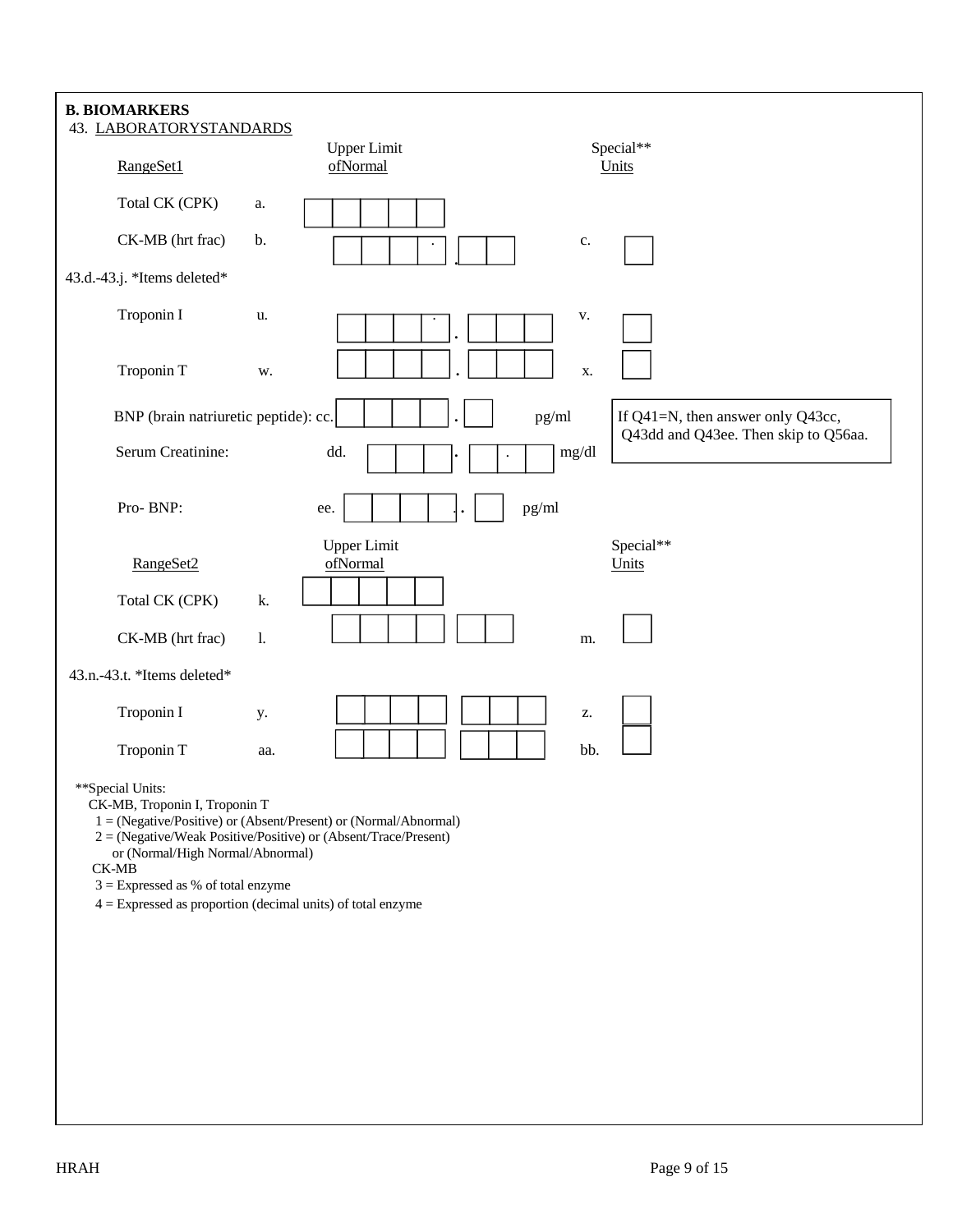|            | <b>BIOMARKERS: DAY ONE</b>  |               | b. Were enzyme measurements taken on this date? Yes Y                                                                            |              |
|------------|-----------------------------|---------------|----------------------------------------------------------------------------------------------------------------------------------|--------------|
| 44.a. Date |                             |               |                                                                                                                                  | $-$ No $-$ N |
|            | Month<br>Day                |               | Year<br>Go To Item 48.a.                                                                                                         |              |
|            |                             |               | Record values in chronologic order for the three highest reports for each enzyme on Day One of arrival or in-hospital CHD event. |              |
|            |                             |               | Value (See Footnote next page)*<br><b>RangeSet</b>                                                                               |              |
| 45.        | Total CK (CPK)              | ${\bf a}.$    | b.                                                                                                                               |              |
|            | CK-MB (hrt frac)            | $\mathbf{c}.$ | d.                                                                                                                               |              |
|            | 45.e.-45.l. *Items deleted* |               |                                                                                                                                  |              |
|            | Troponin I                  | m.            | n.                                                                                                                               |              |
|            | Troponin T                  | 0.            | p.                                                                                                                               |              |
| 46.        | Total CK (CPK)              | a.            | b.                                                                                                                               |              |
|            | CK-MB (hrt frac)            | $\mathbf{c}.$ | d.                                                                                                                               |              |
|            | 46.e.-46.l. *Items deleted* |               |                                                                                                                                  |              |
|            | Troponin I                  | m.            | n.                                                                                                                               |              |
|            | Troponin T                  | 0.            | p.                                                                                                                               |              |
| 47.        | Total CK (CPK)              | a.            | b.                                                                                                                               |              |
|            | CK-MB (hrt frac)            | $\mathbf{c}.$ | d.                                                                                                                               |              |
|            | 47.e.-47.l. *Items deleted* |               |                                                                                                                                  |              |
|            | Troponin I                  | m.            | n.                                                                                                                               |              |
|            | Troponin T                  | 0.            | p.                                                                                                                               |              |
|            |                             |               |                                                                                                                                  |              |
|            |                             |               |                                                                                                                                  |              |
|            |                             |               |                                                                                                                                  |              |
|            |                             |               |                                                                                                                                  |              |
|            |                             |               |                                                                                                                                  |              |
|            |                             |               |                                                                                                                                  |              |
|            |                             |               |                                                                                                                                  |              |
|            |                             |               |                                                                                                                                  |              |
|            |                             |               |                                                                                                                                  |              |
|            |                             |               |                                                                                                                                  |              |
|            |                             |               |                                                                                                                                  |              |
|            |                             |               |                                                                                                                                  |              |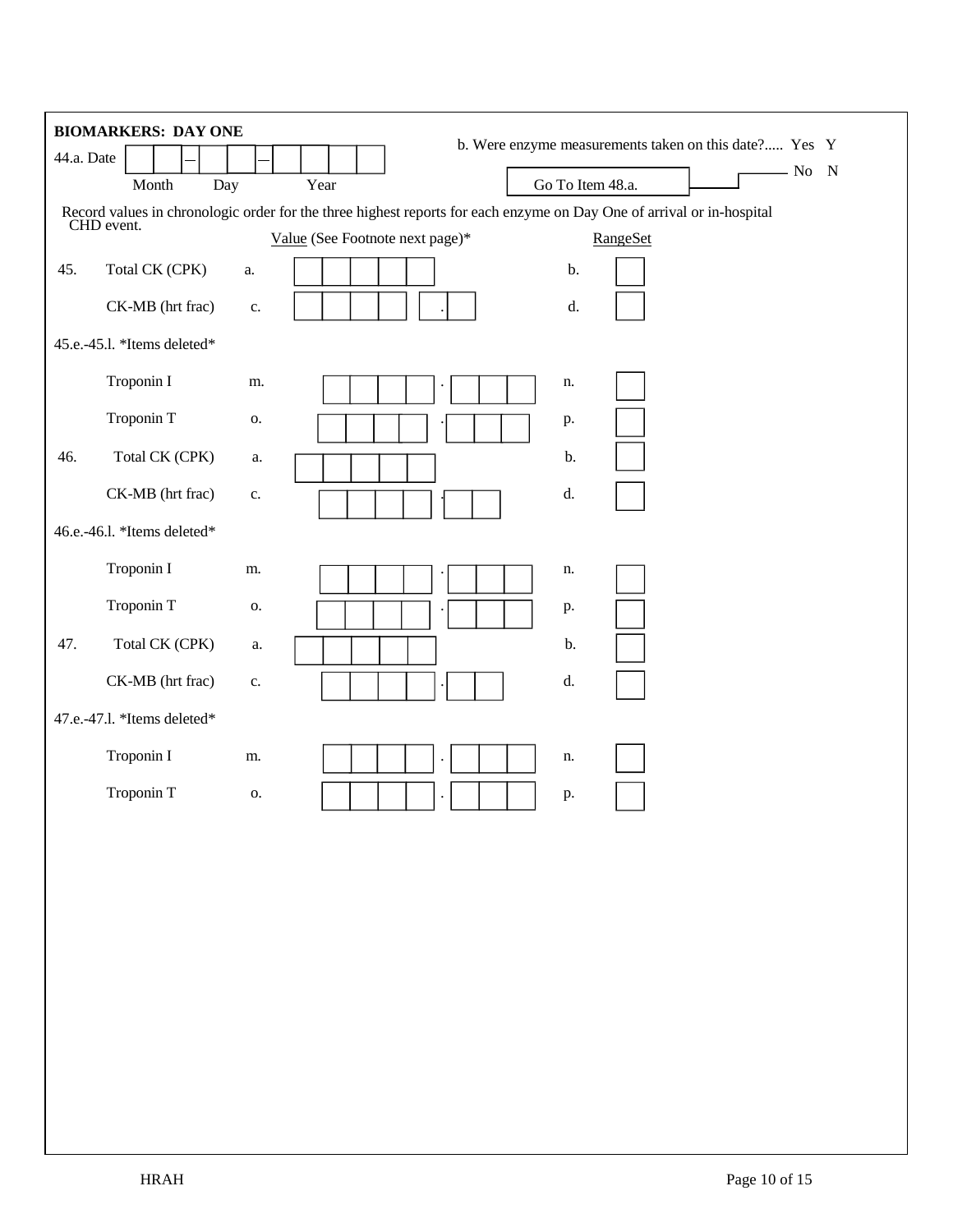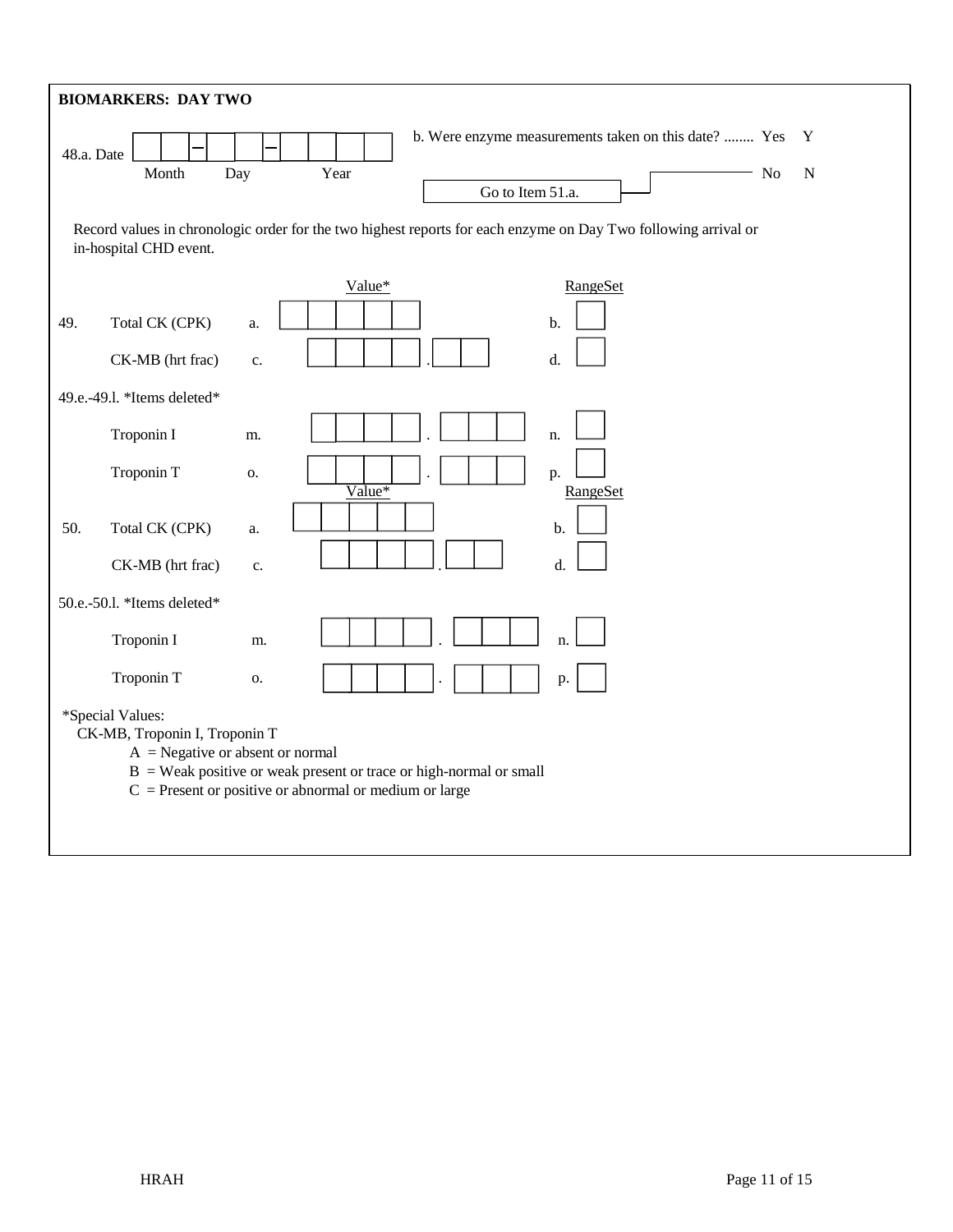| <b>BIOMARKERS: DAY THREE</b>                                                                                                                                                                                                |           |
|-----------------------------------------------------------------------------------------------------------------------------------------------------------------------------------------------------------------------------|-----------|
| b. Were enzyme measurements taken on this date?  Yes Y<br>51.a. Date<br>Year<br>Month<br>Day<br>N <sub>o</sub><br>Go to Item 54.a.                                                                                          | ${\bf N}$ |
| Record values in chronologic order for the two highest reports for each enzyme on Day Three following arrival or<br>in-hospital CHD event.                                                                                  |           |
| RangeSet<br>Value*<br>52.<br>Total CK (CPK)<br>b.<br>a.<br>CK-MB (hrt frac)<br>d.<br>c.                                                                                                                                     |           |
| 52.e.-52.l. *Items deleted*                                                                                                                                                                                                 |           |
| Troponin I<br>m.<br>n.                                                                                                                                                                                                      |           |
| Troponin T<br>0.<br>p.                                                                                                                                                                                                      |           |
| Value*<br>RangeSet<br>53.<br>Total CK (CPK)<br>b.<br>a.<br>CK-MB (hrt frac)<br>d.<br>$\mathbf{c}$ .                                                                                                                         |           |
| 53.e.-53.l. *Items deleted*                                                                                                                                                                                                 |           |
| Troponin I<br>m.<br>n.<br>Troponin T<br>0.<br>p.                                                                                                                                                                            |           |
| *Special Values:<br>CK-MB, Troponin I, Troponin T<br>$A = Negative or absent or normal$<br>$B =$ Weak positive or weak present or trace or high-normal or small<br>$C =$ Present or positive or abnormal or medium or large |           |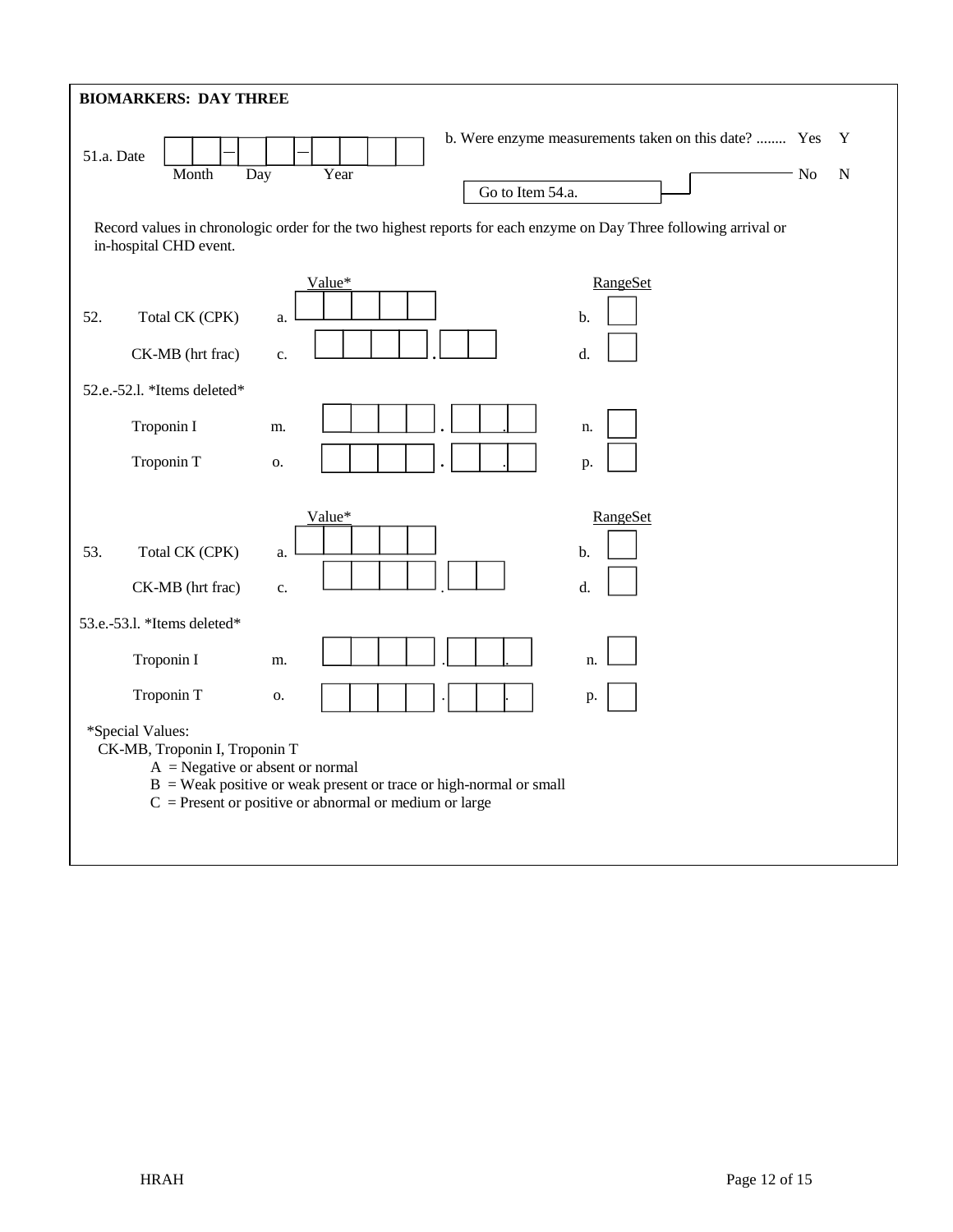| <b>BIOMARKERS: DAY FOUR</b>                                                                                                                                                                                                 |                     |  |  |
|-----------------------------------------------------------------------------------------------------------------------------------------------------------------------------------------------------------------------------|---------------------|--|--|
| b. Were enzyme measurements taken on this date?  Yes                                                                                                                                                                        | Y                   |  |  |
| 54.a. Date<br>Month<br>Year<br>Day                                                                                                                                                                                          | N <sub>o</sub><br>N |  |  |
| Go to Item 56aa.                                                                                                                                                                                                            |                     |  |  |
| Record values in chronologic order for the two highest reports for each enzyme on Day Four following arrival or<br>in-hospital CHD event.                                                                                   |                     |  |  |
| RangeSet<br>Value*                                                                                                                                                                                                          |                     |  |  |
| 55.<br>Total CK (CPK)<br>b.<br>a.                                                                                                                                                                                           |                     |  |  |
| CK-MB (hrt frac)<br>d.<br>c.                                                                                                                                                                                                |                     |  |  |
| 55.e.-55.l. *Items deleted*                                                                                                                                                                                                 |                     |  |  |
| Troponin I<br>m.<br>n.                                                                                                                                                                                                      |                     |  |  |
| Troponin T<br>0.<br>p.                                                                                                                                                                                                      |                     |  |  |
| Value*<br>RangeSet                                                                                                                                                                                                          |                     |  |  |
| Total CK (CPK)<br>56.<br>b.<br>a.                                                                                                                                                                                           |                     |  |  |
| CK-MB (hrt frac)<br>d.<br>c.                                                                                                                                                                                                |                     |  |  |
| 56.e.-56.l. *Items deleted*                                                                                                                                                                                                 |                     |  |  |
| Troponin I<br>m.<br>n.                                                                                                                                                                                                      |                     |  |  |
| Troponin T<br>О.<br>p.                                                                                                                                                                                                      |                     |  |  |
| *Special Values:<br>CK-MB, Troponin I, Troponin T<br>$A = Negative or absent or normal$<br>$B =$ Weak positive or weak present or trace or high-normal or small<br>$C =$ Present or positive or abnormal or medium or large |                     |  |  |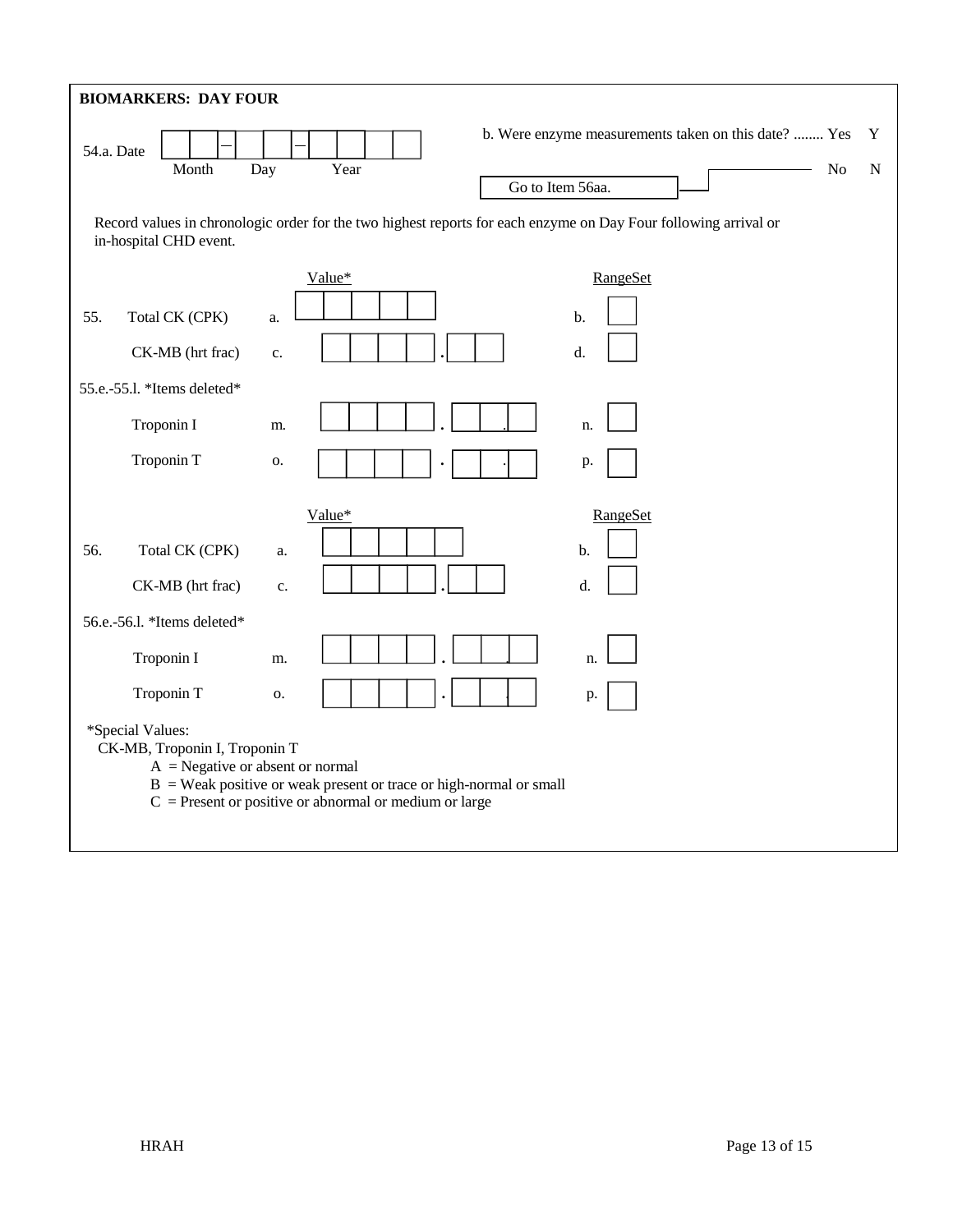| 56.aa Was BNP measured?                                                                  | $\frac{Yes}{Y}$<br>$\underline{\mathrm{No}}$<br>N          |  |  |  |
|------------------------------------------------------------------------------------------|------------------------------------------------------------|--|--|--|
| Go to Q56af.                                                                             |                                                            |  |  |  |
| 56.ab. Record the value of the first, last, and highest measurements of BNP (pg/ml):     |                                                            |  |  |  |
| 1. First:                                                                                | 2. date:<br>(mm/dd/yyyy)                                   |  |  |  |
| 3. Last (if more than one):                                                              | (mm/dd/yyyy)<br>4. date:                                   |  |  |  |
| 5. Highest of remaining<br>values (if more than two):                                    | 6. date:<br>(mm/dd/yyyy)                                   |  |  |  |
| 56.af Was pro- BNP measured?<br>Go to Q56ac.                                             | Yes<br>$\underline{\mathrm{No}}$<br>Y<br>N                 |  |  |  |
| 56.ag. Record the value of the first, last, and highest measurements of pro-BNP (pg/ml): |                                                            |  |  |  |
| 1. First:                                                                                | 2. date:<br>(mm/dd/yyyy)                                   |  |  |  |
| 3. Last (if more than one):                                                              | (mm/dd/yyyy)<br>4. date:                                   |  |  |  |
| 5. Highest of remaining<br>values (if more than two):                                    | 6. date:<br>(mm/dd/yyyy)                                   |  |  |  |
|                                                                                          |                                                            |  |  |  |
|                                                                                          |                                                            |  |  |  |
| 56.ac. Was serum creatinine measured?                                                    | $\frac{Yes}{Y}$<br>$\frac{No}{N}$<br>Go to question 56.ae. |  |  |  |

| 56.ad. Record the value of the first, last, and highest measurements of serum creatinine $(mg/dl)$ : |                     |  |  |
|------------------------------------------------------------------------------------------------------|---------------------|--|--|
| 1: First:<br>$2.$ date:                                                                              | (mm/dd/yyyy)        |  |  |
| 6. date:<br>5. Last (if more than one):<br>$\bullet$                                                 | (mm/dd/yyyy)        |  |  |
| 7. Highest of remaining<br>8. date:<br>$\overline{\phantom{0}}$<br>values (if more than two):        | (mm/dd/yyyy)        |  |  |
| Is this patient currently on kidney dialysis (anytime in the last four weeks)?<br>56.ae.             | YES<br>Y<br>NO<br>N |  |  |